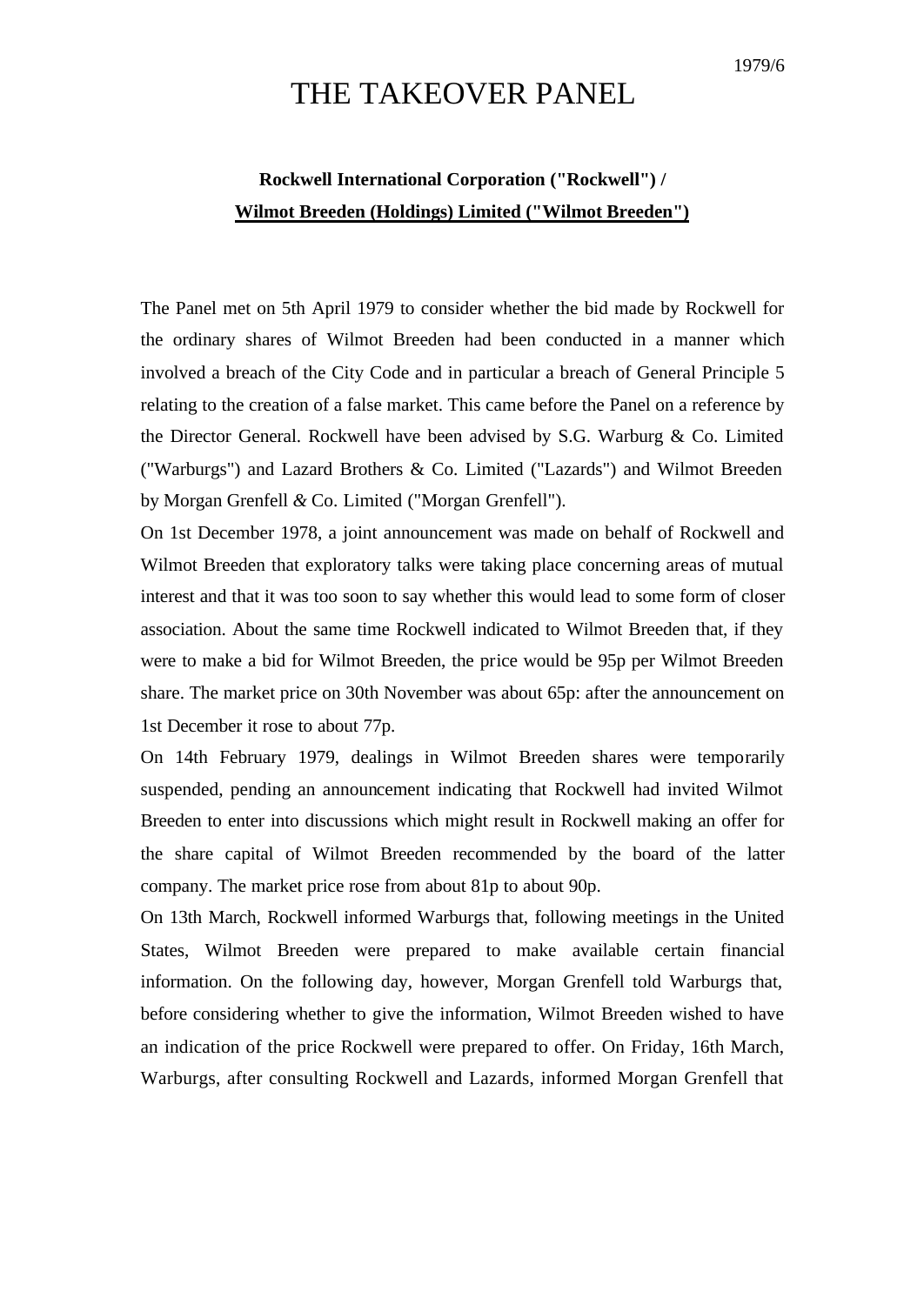the price which Rockwell had in mind, on the basis of the information then available to them, was 95p per ordinary share, i.e. the same figure as in December 1978. The market price on 16th March ranged between about 95p and 106p.

Rockwell have now told the Panel that they were anxious that discussions with Wilmot Breeden should continue and that they thought that these discussions might be prejudiced by an announcement of the figure of 95p. Warburgs and Lazards, however, advised Rockwell that in their view an announcement should be made, including an indication of price, and informed Morgan Grenfell that if Wilmot Breeden were not prepared to join in a statement, Warburgs and Lazards would make one on behalf of Rockwell.

Morgan Grenfell said that Wilmot Breeden were not prepared to be associated with an announcement containing a price unless it was at a level that could be recommended for acceptance by the board. The board was scheduled to meet on Tuesday, 20th March.

There were further discussions during the weekend of 17th and 18th March and at some stage Morgan Grenfell gave Warburgs the figure of £4.3 million as the profits before taxation of Wilmot Breeden for 1978. At one point during the weekend, Warburgs suggested that there should be a temporary suspension of dealings: Morgan Grenfell were not prepared to agree and insisted that there was no false market which necessitated either an announcement or a temporary suspension.

On Monday, 19th March, Warburgs and Lazards had a meeting with the Panel executive about their proposed press announcement. The Panel executive told them that the making of the announcement was a matter for their own judgement, that the Code did not require an offer price indicated to the offeree in the course of preliminary negotiations to be published, even if that price was below the current market price of the shares, and that it should not be represented that the publication of the price was at the request of the Panel. The executive went on to say, however, that, on the basis of what had been said at the meeting, it was difficult to see that Rockwell could be faulted for putting out the announcement.

Rockwell agreed to the publication of the statement, though they do not seem to have been told by their advisers of the Panel's views and indeed appear to have been under the impression that the publication of the price was a requirement of the Code.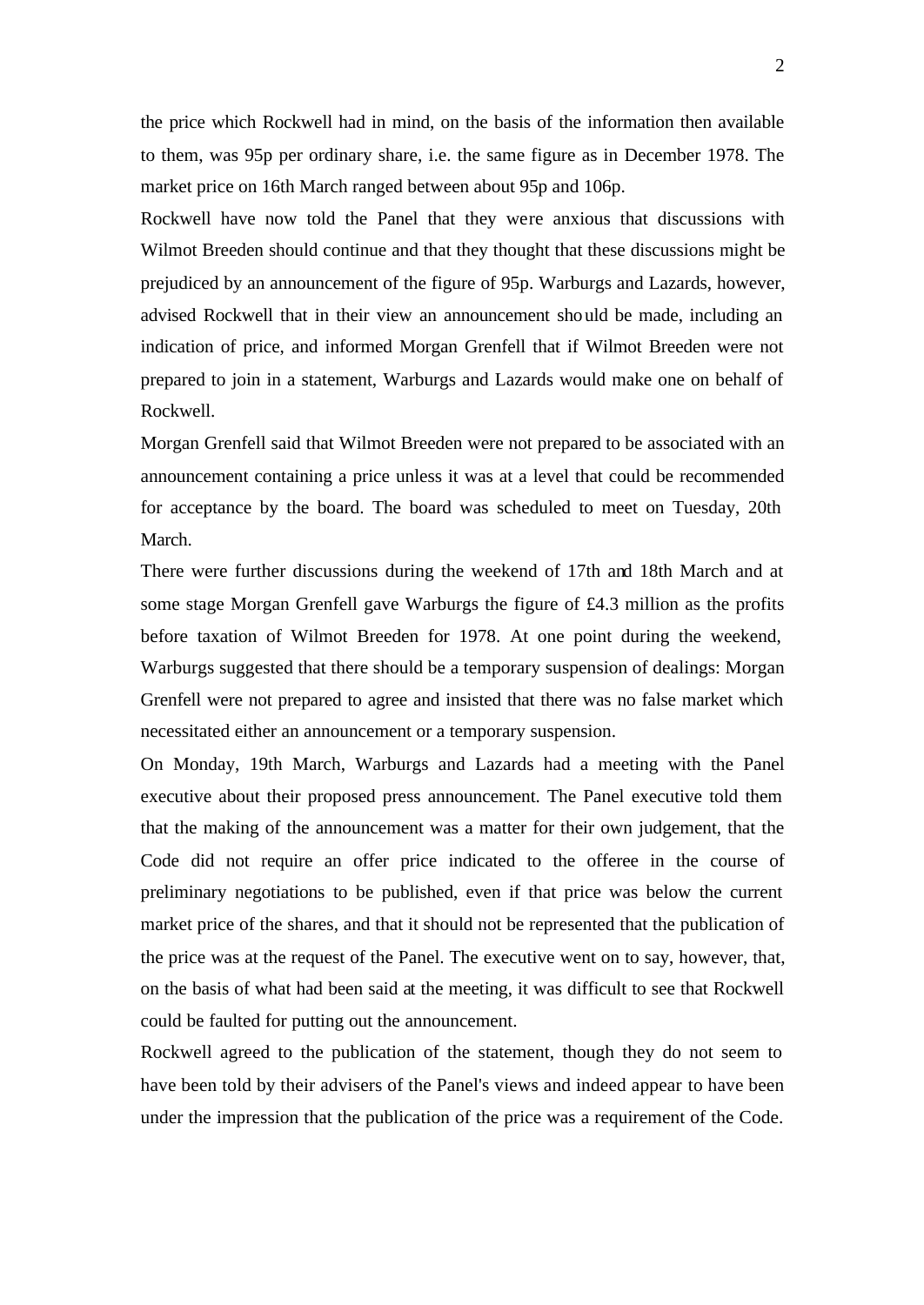The statement, issued on Monday 19th March, said that, on the basis of the information currently available to Rockwell and on the basis of Rockwell's own assumptions of Wilmot Breeden's trading results in 1978 and prospects for 1979, Rockwell would be prepared to make a cash offer of 95p per share for all the issued ordinary shares of Wilmot Breeden. The statement went on to say that Rockwell had requested additional information from Wilmot Breeden regarding profits for 1978, trading prospects for 1979, capital investment plans, redundancy plans and other relevant information on the basis of which Rockwell would decide whether or not they wished to proceed and on what basis. Rockwell would not intend to proceed with an offer unless it was indicated, in terms satisfactory to Rockwell, that the proposed acquisition would not be referred to the Monopolies and Mergers Commission.

The effect of the statement was that the market price of Wilmot Breeden shares fell on 19th March from over l00p to about 91p.

Warburgs and Lazards told the Panel that they considered themselves obliged to announce the price because in their view by Monday, 19th March there was a false market in Wilmot Breeden shares in the sense that prices had risen above l00p in anticipation of a bid by Rockwell, when in fact the indications were that the bid would not exceed 95p.

On Wednesday, 21st March, the board of Wilmot Breeden announced that they considered the Rockwell proposal wholly unsatisfactory, being at a level which they could not recommend to shareholders: they gave some figures relating to their 1978 results. On the same day Warburgs and Lazards were given a draft of Wilmot Breeden's 1978 accounts. The market price rose to about 95p at this time.

Between 20th and 22nd March, representatives of Rockwell visited Wilmot Breeden establishments in France, saw French Government representatives and had talks with representatives of Renault and Peugeot, as customers of Wilmot Breeden. These talks coupled with an analysis of the 1978 estimates encouraged Rockwell to continue with their efforts to seek control of Wilmot Breeden.

Late in the afternoon of 22nd March, representatives of Warburgs, Lazards and Cazenove & Co ("Cazenove") visited the Panel executive to enquire whether information received from Wilmot Breeden about the 1978 profit figures would be held to be confidential price-sensitive information which would make it improper for Rockwell to make market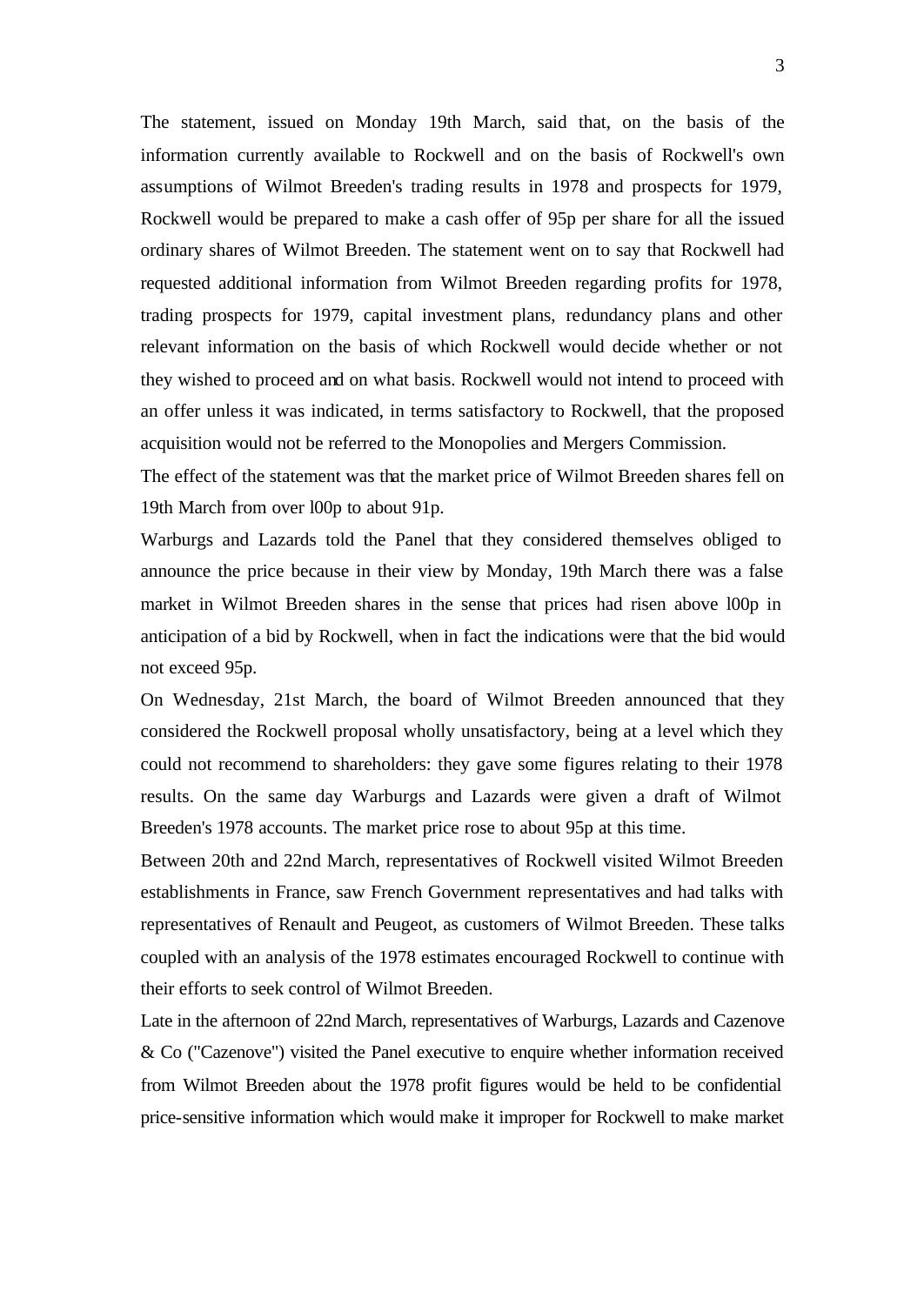purchases of Wilmot Breeden shares. The Panel executive ruled that the information in question was not price-sensitive. The executive later telephoned Warburgs to say that they could be vulnerable to criticism if the purchases were to be at a price substantially higher than 95p. There is some dispute about the course that the telephone conversation took, but at the least the effect was to put them on notice of the anxiety felt by the executive. Warburgs did not discuss this anxiety with Rockwell, Lazards or Cazenove.

On Friday, 23rd March, Rockwell, through Warburgs, instructed Cazenove to endeavour to purchase just short of 30 per cent of the ordinary share capital of Wilmot Breeden, at 115p per share and this operation was completed in about two hours. Rockwell then indicated that, subject to confirmation in terms satisfactory to Rockwell that the proposed acquisition would not be referred to the Monopolies and Mergers Commission, they would make a general offer for the remaining shares at the same price.

The contrast between the price of 95p indicated on Monday, 19th March, which led to a depression of the market price, and the price of 115p paid on Friday, 23rd March for substantial blocks of shares was the subject of critical press comment at the time and has been the subject of anxious consideration by the Panel.

General Principle 5 provides that it must be the object of all parties to a take-over or merger transaction to use every endeavour to prevent the creation of a false market in the shares of an offeror or offeree company. A false market is not defined but is often regarded as involving an element of contrivance by a buyer or seller or by both in collusion. The Panel does not, however, necessarily regard General Principle 5 as restricted in this way and would consider that parties to take-over transactions should have regard to the market consequences of their actions, if some step resulted in a market price which was manifestly unrealistic.

There are, however, other fundamental considerations that have to be given weight in this difficult area. Subject to limitations designed to meet special situations, a bidder should be free to fix his opening bid and to revise his offer upwards without having to justify his action at any stage. It is also the Panel's policy to encourage public announcements about the intentions of a potential offeror so as to lessen rumour and speculation. Parties tend to be too slow in making announcements and the Panel has repeatedly said so. At the same time, the need for early publicity should not be pushed to the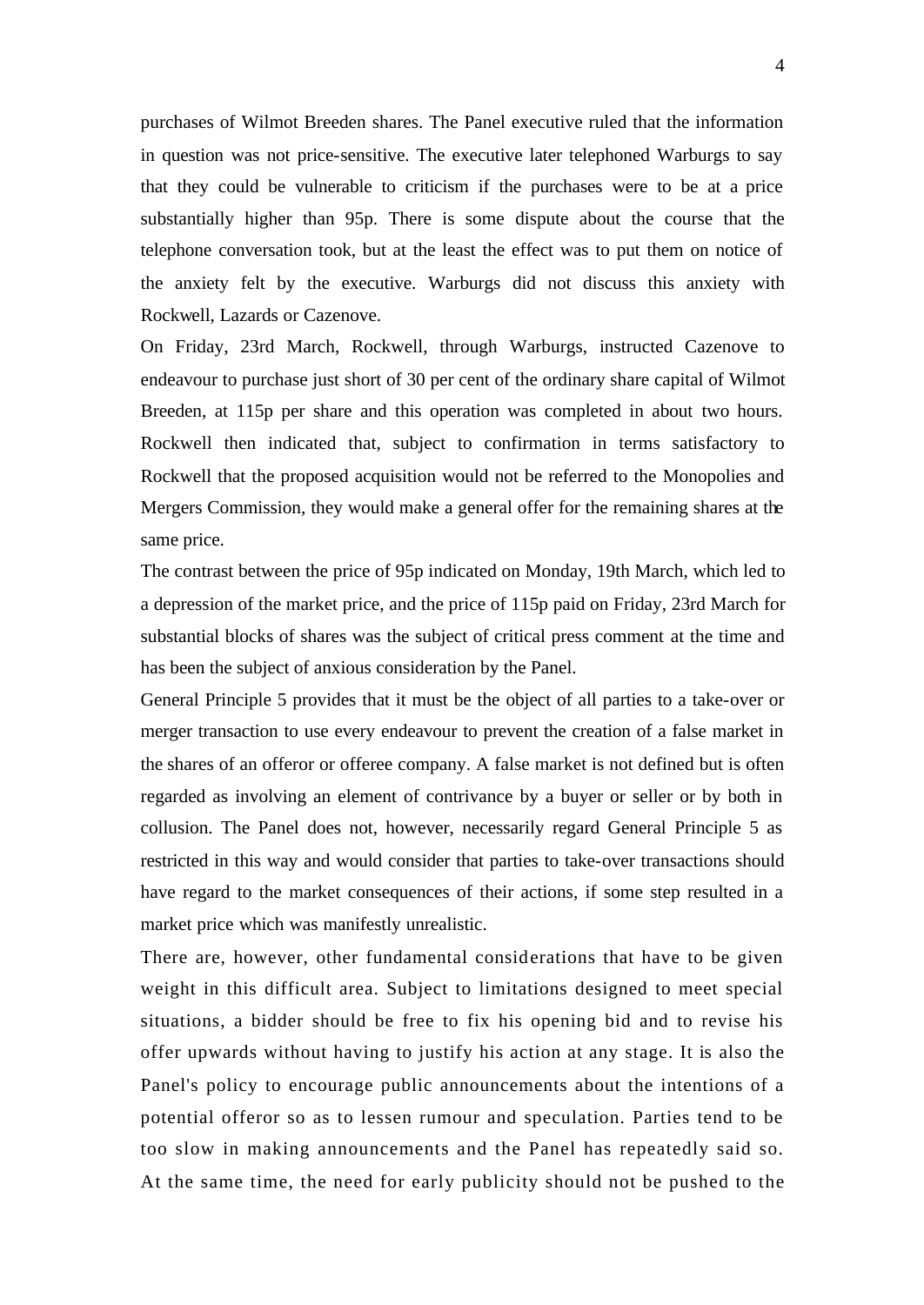point where it puts in jeopardy useful confidential discussions between a potential offeror and a potential offeree. These discussions are often an essential feature of a bid and should not be discouraged by requirements involving a premature disclosure of information. In particular, if a figure for a possible offer is mentioned on a confidential basis, there is no requirement that this figure should be immediately disclosed publicly.

Applying these considerations to the present case, the Panel wishes in the first place to say that it has no fault to find in Rockwell's conduct and does not wish to take any action that would operate to the detriment of that company in its present offer for Wilmot Breeden. Rockwell were obviously entitled to open their discussions with Wilmot Breeden at the lower end of their negotiating stance on price and to continue with that figure. It is conceivable that if the market generally had turned down, an offer at 95p could have had some chance of success. Rockwell were also entitled, even at short notice, to raise their figure substantially in the light of a later appreciation of the value of Wilmot Breeden to them and of Cazenove's estimate of the price necessary to secure a substantial block of shares as a launching pad for a bid. For the following reasons and in the light of subsequent events, the Panel feels less happy about some aspects of Warburgs' and Lazards' share in the course of events. Warburgs told the Panel that it was the intention, in issuing the public statement of 19th March which mentioned the price of 95p, to depress the market price which was regarded as too high. No doubt, if the market generally had turned down and if Rockwell had not decided that they should make an offer at a higher figure, things would have looked different. Nevertheless, the announcement of the price was against the real wishes of Rockwell and there was every indication that it would sour relations with Wilmot Breeden; perhaps if Rockwell had appreciated that there was no Code requirement to make the announcement their wishes would have prevailed. The announcement was somewhat equivocal about the circumstances in which an offer at 95p might be made and otherwise added little of substance to what had already been publicly announced. The figure was likely to be below the figure of an eventual offer. There would have been some advantage in waiting to see what transpired at the Wilmot Breeden board meeting on 20th March and perhaps also in waiting for the outcome of the important meetings in France which were about to take place and which in the event contributed substantially to Rockwell's reappraisal of Wilmot Breeden's value.